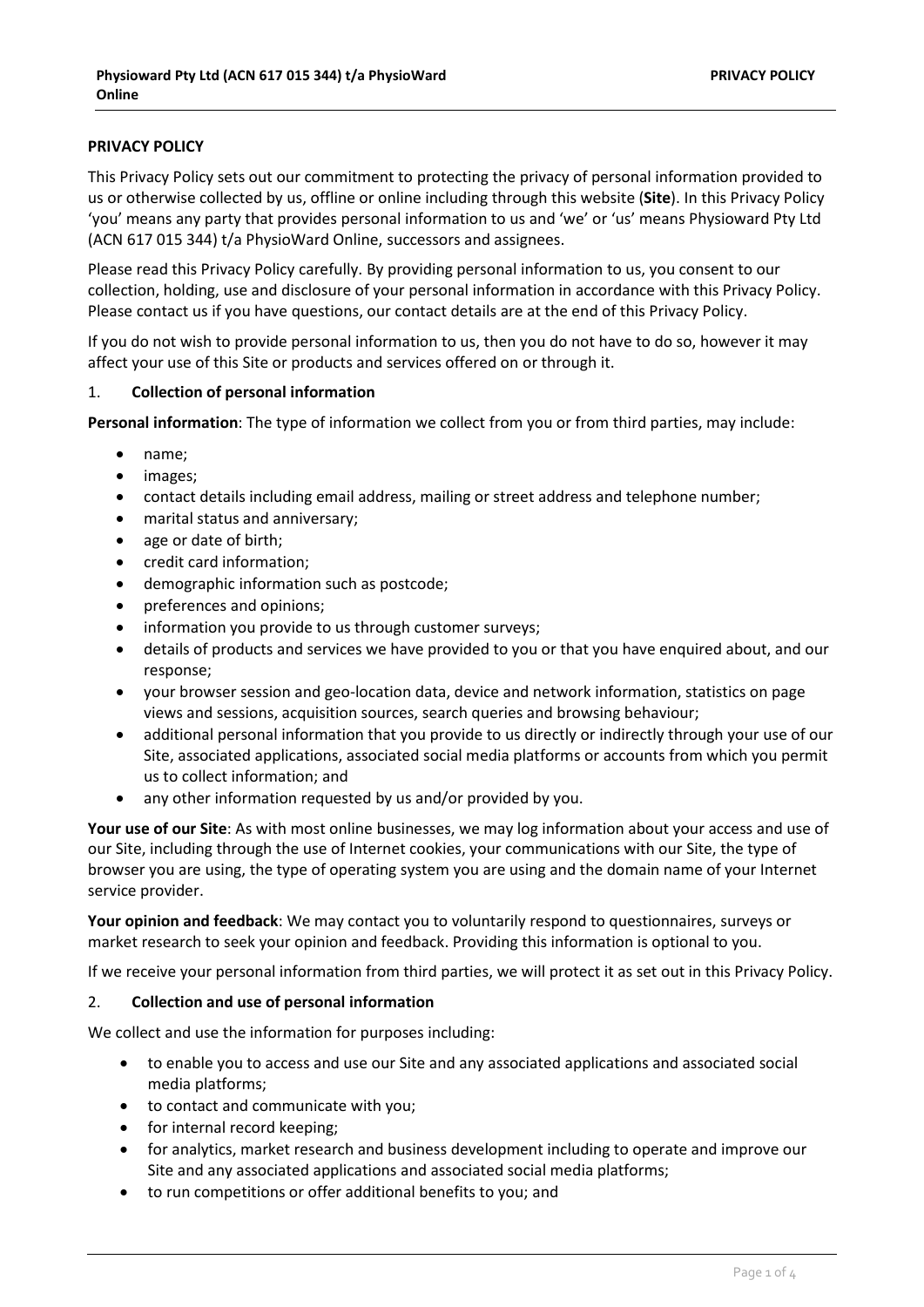• for advertising and marketing, including to send you promotional information about our products and services and information about third parties that we consider may be of interest to you.

You may opt-out of receiving marketing materials from us by contacting us using the details set out below or by using the opt-out facilities provided in the marketing materials.

### 3. **Disclosure of personal information to third parties**

We may disclose personal information to:

- credit reporting agencies and courts, tribunals and regulatory authorities where you fail to pay for goods or services provided to you;
- courts, tribunals, regulatory authorities and law enforcement officers as required by law, in connection with any actual or prospective legal proceedings, or in order to establish, exercise or defend our legal rights;
- third parties, including agents or sub-contractors, such as Cliniko, who assist us in providing information, products, services or direct marketing to you. This may include parties located, or that store data, outside of Australia; and
- third parties to collect and process data such as Google Analytics or other relevant businesses. This may include parties that store data outside of Australia.

Where we disclose your personal information to third parties for these purposes, we will request that the third party follow this Privacy Policy regarding handling of your personal information.

If there is a change of control of our business or a sale or transfer of business assets, we reserve the right to transfer our user databases, together with any personal information and non-personal information contained in those databases, to the extent permissible by law. This information may be disclosed to a potential purchaser. We would seek to only disclose information in good faith.

### 4. **How we treat personal information that is also sensitive information**

Sensitive information is a sub-set of personal information that is given a higher level of protection under the Australian Privacy Principles. In referring to 'sensitive information' we mean information that relates to your racial or ethnic origin, political opinions, religion, trade union or other professional associations or memberships, philosophical beliefs, sexual orientation or practices and criminal records, health information or biometric information.

The types of sensitive information that we may collect include:

• health information, including medical history;

We will not collect sensitive information about you without first obtaining your consent.

In the event that you provide your consent, sensitive information will be only be used and disclosed for purposes relating to the primary purpose for which the sensitive information was collected, including:

- providing services for a purpose that is directly related to the primary purpose for which the sensitive information was collected;
- data analytics purposes; and
- referring you to medical or health service providers.

Sensitive information may also be used or disclosed if required or authorised by law.

5. **Your rights and controlling your personal information**

**Choice and consent**: Providing us with your personal information is optional to you. You can choose not to provide personal information. When you provide us with your personal information, you consent to the terms in this Privacy Policy, and to us disclosing or receiving your personal information for these purposes.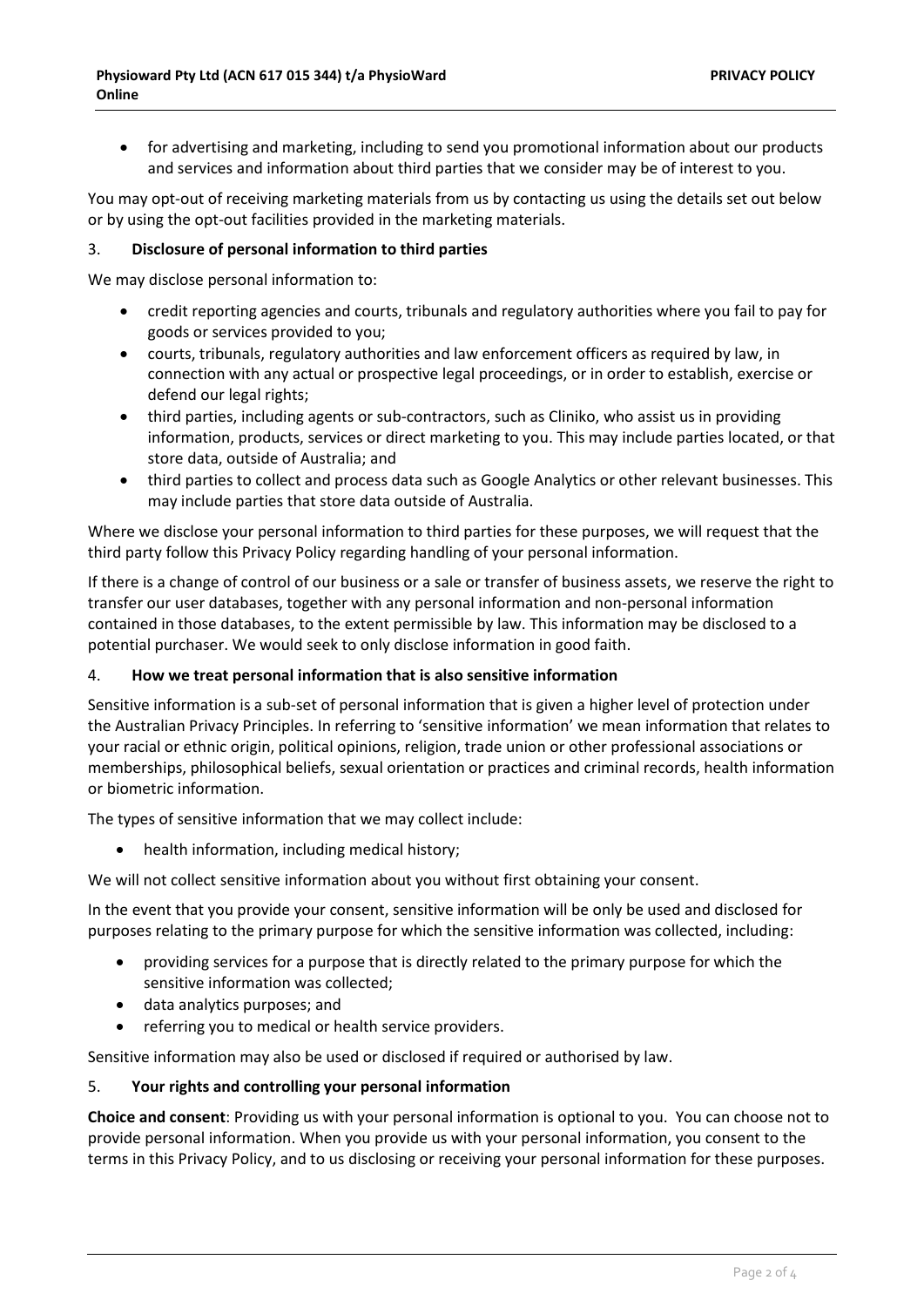**Your provision of third party information:** If you provide us with third party personal information then you warrant to us that you have the third party's consent to provide this.

**Restrict**: You may choose to restrict the collection or use of your personal information. If you have previously agreed to us using your personal information for direct marketing purposes, you may change your mind at any time by contacting us at the email address listed in this Privacy Policy.

**Access**: You may request details of personal information that we hold about you, in certain circumstances set out in the *Privacy Act 1988* (Cth) (**Privacy Act**). An administrative fee may be payable for the provision of information. We may refuse to provide you with information that we hold about you, in certain circumstances set out in the Privacy Act.

**Correction**: If you believe that any information we hold about you is inaccurate, out of date, incomplete, irrelevant or misleading, please contact us by email. We rely in part upon customers advising us when their personal information changes. We will respond to any request within a reasonable time. We will endeavour to promptly correct any information found to be inaccurate, incomplete or out of date.

**Complaints**: If you believe that we have breached the Australian Privacy Principles and wish to make a complaint about that breach, please contact us by email setting out details of the breach. We will promptly investigate your complaint and respond to you in writing setting out the outcome of our investigation, what steps we propose to take to remedy the breach and any other action we will take to deal with your complaint.

**Unsubscribe**: To unsubscribe from our e-mail database, or opt out of communications, please contact us using the details below.

#### 6. **Storage and Security**

We are committed to ensuring that the information you provide is secure. In order to prevent unauthorised access or disclosure, we have put in place suitable physical, electronic and managerial procedures to safeguard and secure the information and protect it from misuse, interference, loss and unauthorised access, modification and disclosure.

No information transmitted over the Internet can be guaranteed to be secure. We cannot guarantee the security of any information that you transmit to us, or receive from us. The transmission and exchange of information is carried out at your own risk. Although we take measures to safeguard against unauthorised disclosures of information, we cannot assure you that personal information that we collect will not be disclosed in a manner that is inconsistent with this Privacy Policy.

### 7. **Cookies & Web Beacons**

We may use cookies on this Site from time to time. Cookies are text files placed in your computer's browser to store your preferences. Cookies, by themselves, do not tell us your e-mail address or other personally identifiable information. However, they do allow third parties such as Google and Facebook to cause our advertisements to appear on your social media and online media feeds as part of our retargeting campaigns. If and when you choose to provide the Site with personal information, this information may be linked to the data stored in the cookie.

We may use web beacons on this Site from time to time. Web beacons or clear.gifs are small pieces of code placed on a web page to monitor the visitors' behaviour and collect data about the visitors viewing a web page. For example, web beacons can be used to count the users who visit a web page or to deliver a cookie to the browser of a visitor viewing that page.

We may use Google Analytics to collect and process data. To find out how Google uses data when you use third party websites or applications, please see [www.google.com/policies/privacy/partners/](http://www.google.com/policies/privacy/partners/) or any other URL Google may use from time to time.